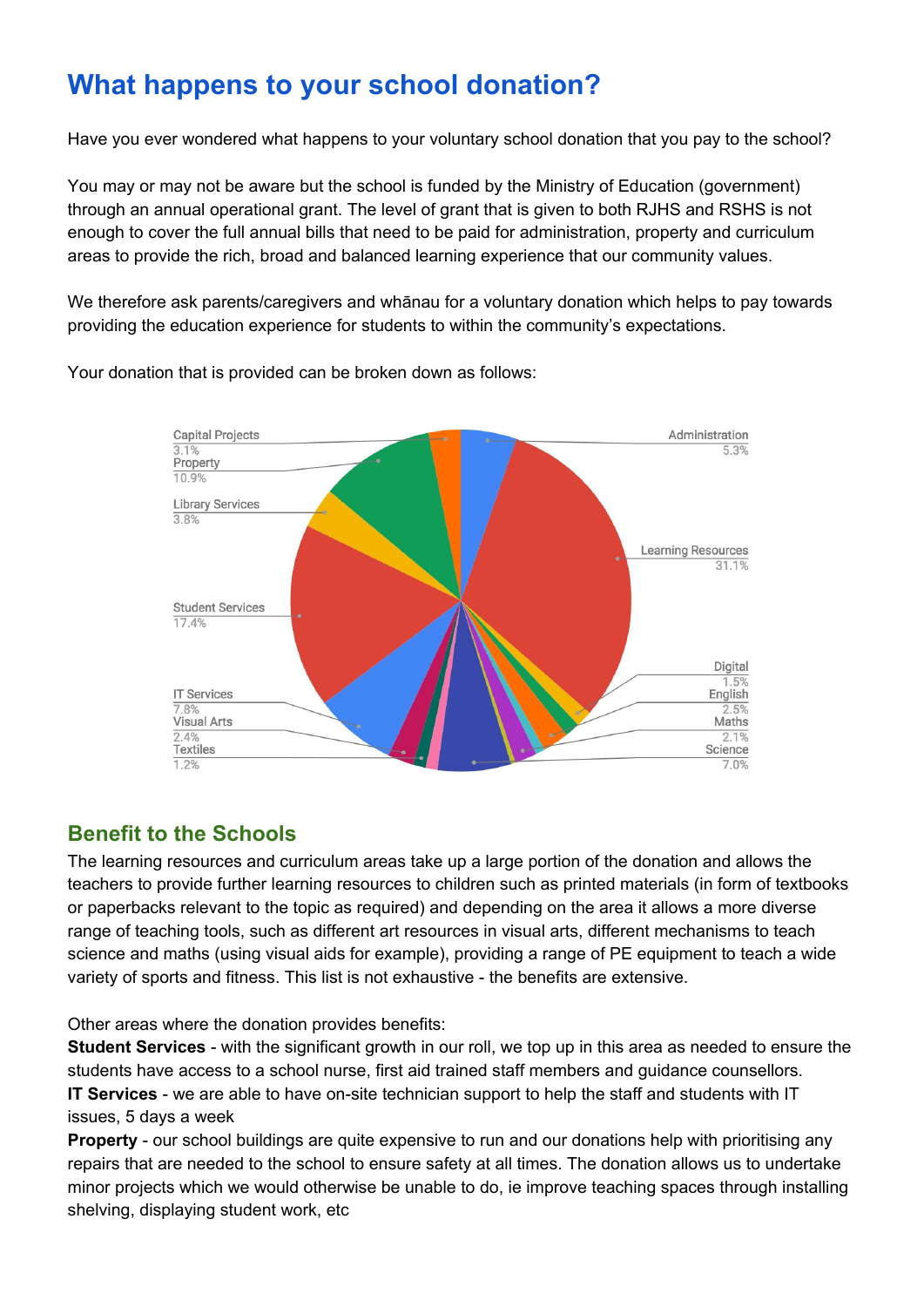**Administration** - the donations help towards the lease and printing costs for a number of photocopiers throughout the site which enable students and staff print and scan resources for their teaching and learning

**Capital Projects** - most of the school capital projects benefit in a small way from the donation and projects which have been benefited recently include the tiered seating in Te Po Tamaku (small theatre), blackout curtains in Te Rangimareikura (large theatre), further shelving in the library and further furniture throughout both schools.

## **Benefit to You**

As you can see there are many positive benefits to the school from our community paying this voluntary donation but there is also a benefit to you.

There is a tax credit that you are able to get which gives you back 33.3333% of the donation that is paid and that equates to:

Single Student Donation \$240 - tax rebate is \$80 Family Student Donation \$400 - tax rebate is \$133.33

To be eligible for this rebate any donation paid by 31 March each year will be given a receipt by the school in April and you will then need to complete an IR526. See link to the IRD website explaining this below:

## Tax Credit for [Donation](https://www.ird.govt.nz/income-tax-individual/tax-credits/donations-taxcredits/donations-taxcredits.html)

## **How to pay**

You are able to pay your school donation at any time and can pay in instalments if that suits your financial situation better. You can claim to the amount that you have paid by 31 March each year even if it is not the full amount of the donation.

## **Internet Banking**

Bank account name: Rototuna High Schools Bank account number: 12-3171-0098317-01 *Reference: Please include the student's initials and surname (e.g. MC Hammer) and DONATION*

## **Eftpos**

Eftpos facilities are available at reception. We do not accept credit cards at reception, however, you see below.

## **Credit Card/Visa Debit Card**

Payment via credit card or visa debit card can be made by using the KAMAR parent portal. Log on to your students account then go to the "financial" drop down box and follow the prompts for payment on the portal.

Link to KAMAR portal as follows: <https://kamar.rhs.school.nz/index.php>